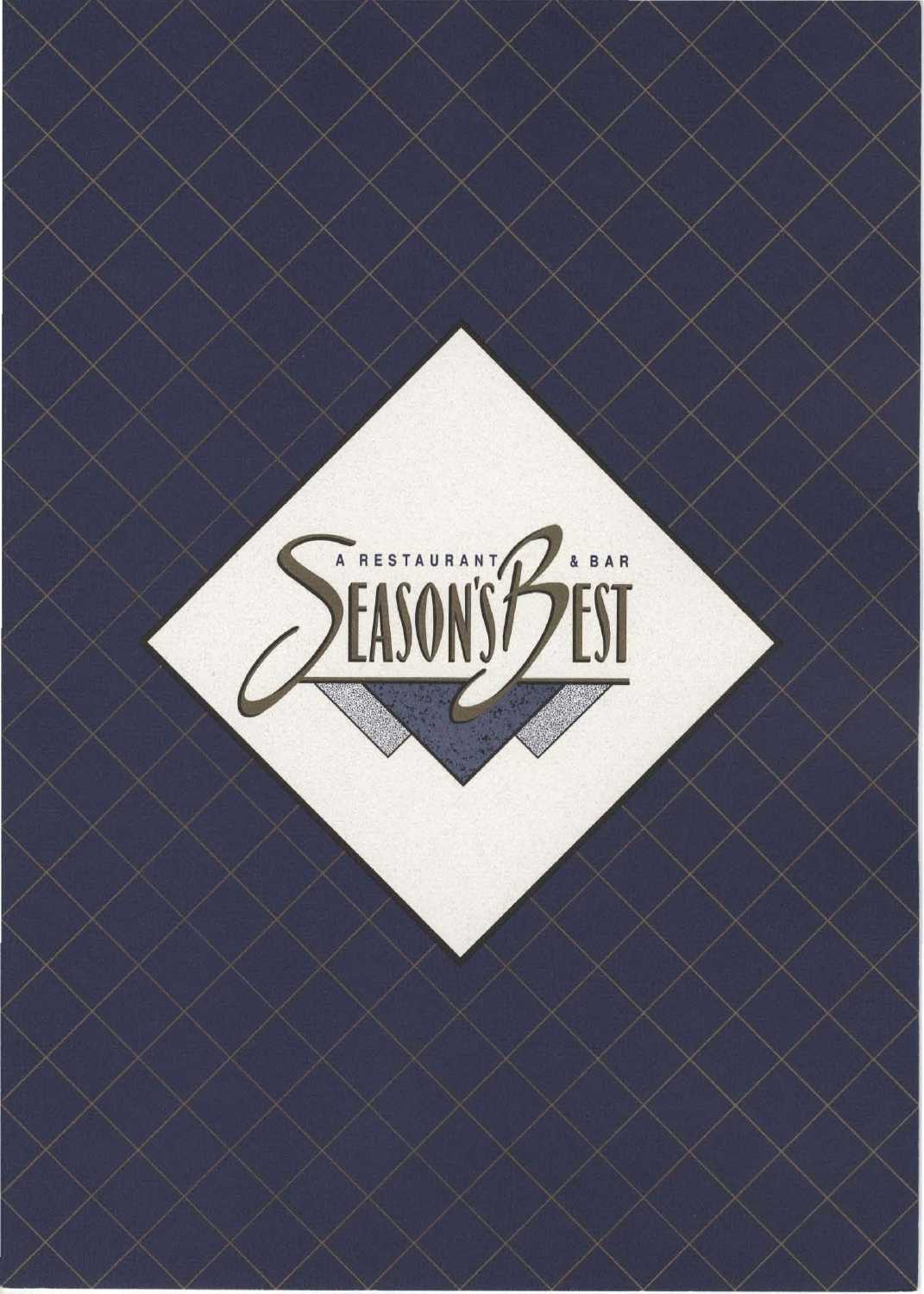#### **SEASON'S GREENS**

With choice of dressings: Harriet's French, Maytag Blue, Creamy<br>Pepper Bacon, Dijon Poppyseed or Orange Dill Vinaigrette. 2.95

### **SPINACH SALAD**

With red onions, mushrooms and croutons. Choose Creamy Pepper Bacon or Dijon Poppyseed dressing. 3.95

#### **CAESAR SALAD**

Romaine lettuce tossed with croutons, parmesan cheese, capers, artichoke heart and our own Caesar dressing. 4.50

#### **ALBACORE TUNA**

On fresh spinach and carrots with Dill Vinaigrette. With cottage cheese and vegetable garnish. 4.75

Chicken & More

#### **THAI CHICKEN**

Grilled chicken with spicy Thai peanut sauce.<br>Served with rice pilaf and the vegetable of the day. 5.95

#### **CHICKEN ALMOND ENCHILADAS**

In flour tortillas topped with green chili sauce and served with spiced blackbeans. 4.95

#### MARINATED CHICKEN BREAST

Chicken breast marinated in a lemon mustard sauce, then grilled and served in a croissant with fresh spinach and cabbage slaw. 5.95

Between Bread

#### PRIME RIB SANDWICH

Served on french bread with grilled red onions, horseradish sauce, jack cheese and home fries. 5.25

#### SMOKED TURKEY SANDWICH

Northeast Iowa smoked turkey served warm on herb bread with red<br>onions and mayonnaise. Served with fresh spinach and cabbage slaw and our baked beans. 4.95

#### **TUNA PITA**

Albacore Tuna mixed with shredded cucumber, radish, carrot and red onion with dill mayonnaise. 4.75

**GRILLED FISH OF THE DAY SANDWICH** On french bread with lettuce, tomatoes and red onions with fresh spinach and cabbage slaw.  $6.25$ 

#### **MEATLOAF SANDWICH**

Our own unique recipe served on tomato cheese bread with our<br>baked beans, and fresh spinach and cabbage slaw. 4.50

tight or fixely

#### **VEGETARIAN STIRFRY**

Fresh shiitake mushrooms and vegetables in oriental blackbean sauce on rice with chicken. 4.25

**CHICKEN AND VEGETABLE STIRFRY** Same as above with chicken breast. 5.25

**BRIE STUFFED BLUECORN CREPES** With fresh tomato balsamico. 3.95

> FRESH SPINACH & CABBAGE SLAW .85 **OUR OWN BAKED BEANS .95**

#### THAI PEANUT CHICKEN SALAD

Grilled marinated chicken breast served on Oriental Noodles with spicy peanut sauce and vegetable garnish. 5.95

#### **CHEF SALAD**

With smoked turkey, ham, tomatoes, cucumbers and hard boiled egg with your choice of dressing. 4.75

#### **COBB SALAD**

With blackened chicken, Amana bacon, sprouts, tomatoes, hard boiled egg, monterey jack and blue cheese with your choice of dressing. 5.95

**BLACKENED CHICKEN BREAST SANDWICH** Grilled and served on french bread with cajun mayonnaise and home fries. 5.50

RR2 CHICKEN POT PIE WITH PHYLLO CRUST With Season's greens.  $5.25$ 

SOUTHWEST CHICKEN BREAST Grilled then topped with jack cheese and salsa served with spiced blackbeans and crisp tortillas. 5.25

HAM AND SWISS CROISSANT SANDWICH Dyersville smoked Iowa ham with honey mustard served with fresh spinach and cabbage slaw. 5.75

**BONELESS BARBEQUE RIB SANDWICH** On French bread with our Alabama BBQ sauce and our baked beans. 4.95

GRILLED PORK TENDERLOIN SANDWICH On multigrain bread with honey mustard and our baked beans. 5.25

#### **REUBEN SANDWICH**

On pumpernickel bread with sauerkraut and Thousand Island dressing with home fries. 5.25

#### **BEST BURGER**

80% lean with lettuce, tomato, red onion and home fries. 4.25 Choose sauteed mushrooms, bacon, swiss or monterey jack cheese for an extra 25¢ each.

**JAMBALAYA** Grilled chicken, smoked sausage and shrimp in spicy tomato sauce served on rice. 5.25

SHRIMP AND CRAB IN PHYLLO With sweet and hot dipping sauce. 4.95 **GRILLED VEGETABLES** 

Served with fried polenta and fresh tomato balsamico. 4.25

**OVEN ROASTED HOME FRIES .85** FRESH VEGETABLE OF THE DAY .95 SIDE SALAD 1.25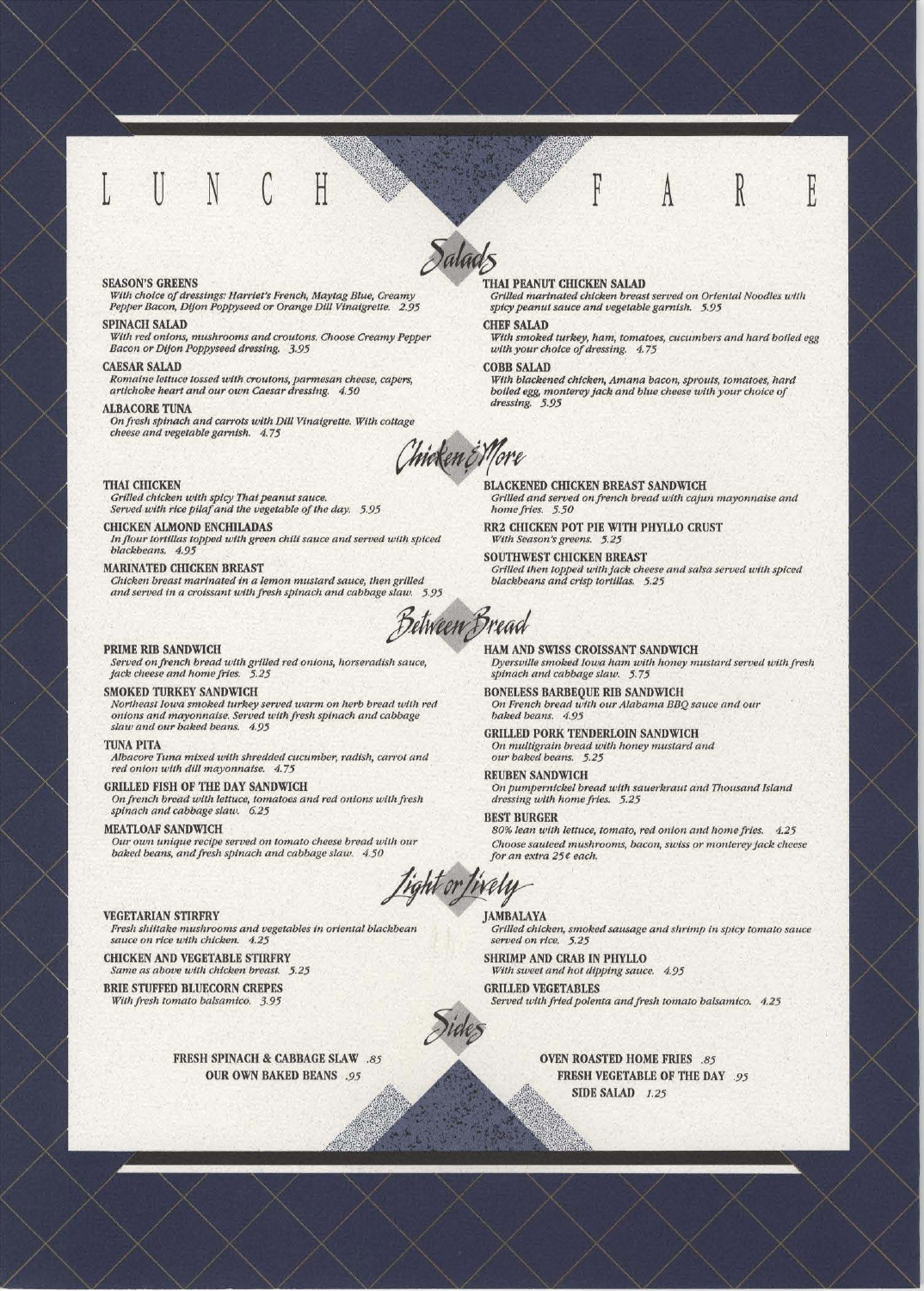## L U N C H

D

# JAN. 28



AMANA BACON LEEK CHOWDER WHITE BEAN AND CHICKEN CHILI **CUP** *1.50*  BOWL

A

*2.50* 

GRILLED LEBANESE CHICKEN SALAD *on a chiffonade offresh spinach with tahini dressing and toasted sesame seeds 5.95* 

SOUTHWESfERN BEEF TENDERLOIN SALAD with chili - cilantro vinaigrette and avocado slices 6.25

IOWA VENISON SHEPARD'S PIE *with Season'sgreens* ~95

WILD MUSHROOM STRUDEL *with vegetable of the day and Season 's greens 6.25* 

CURRIED CIllCKEN AND ARTICHOKE PIE WITH SPINACH - RICE CRUST with julienned vegetables and Season's greens 6.25

FRESH WALLEYE FILET with hazelnut beurre blanc, wild rice pilaf and Season's greens 7.50

FRESH EGG LINGUINE with shrimp, pepperocinis and Greek olives in lemon caper sauce 11.95



CHOCOLATE, CARAMEL AND WHITE CHOCOLATE MOUSSE TERRINE ON RASPBERRY PUREE 3.45 CHOCOLATE TRUFFLE CHEESECAKE 2.95 LIME KlWI CHEESECAKE 2.95 CHOCOLATE IRISH WillSKEY CAKE 2.95 ESPRESSO FLAN 2.95 PEAR RASPBERRY PIE A LA MODE 3.45 CHOCOLATE PEANUT BUTTER PIE 2.95 IRISH CREAM MOUSSE 2.95 BREAD PUDDING WITH JACK DANIEL'S SAUCE 2.95 ULTIMATE CHOCOLATE CAKE 2.95 MOZART HAZELNUT TORTE 2.95